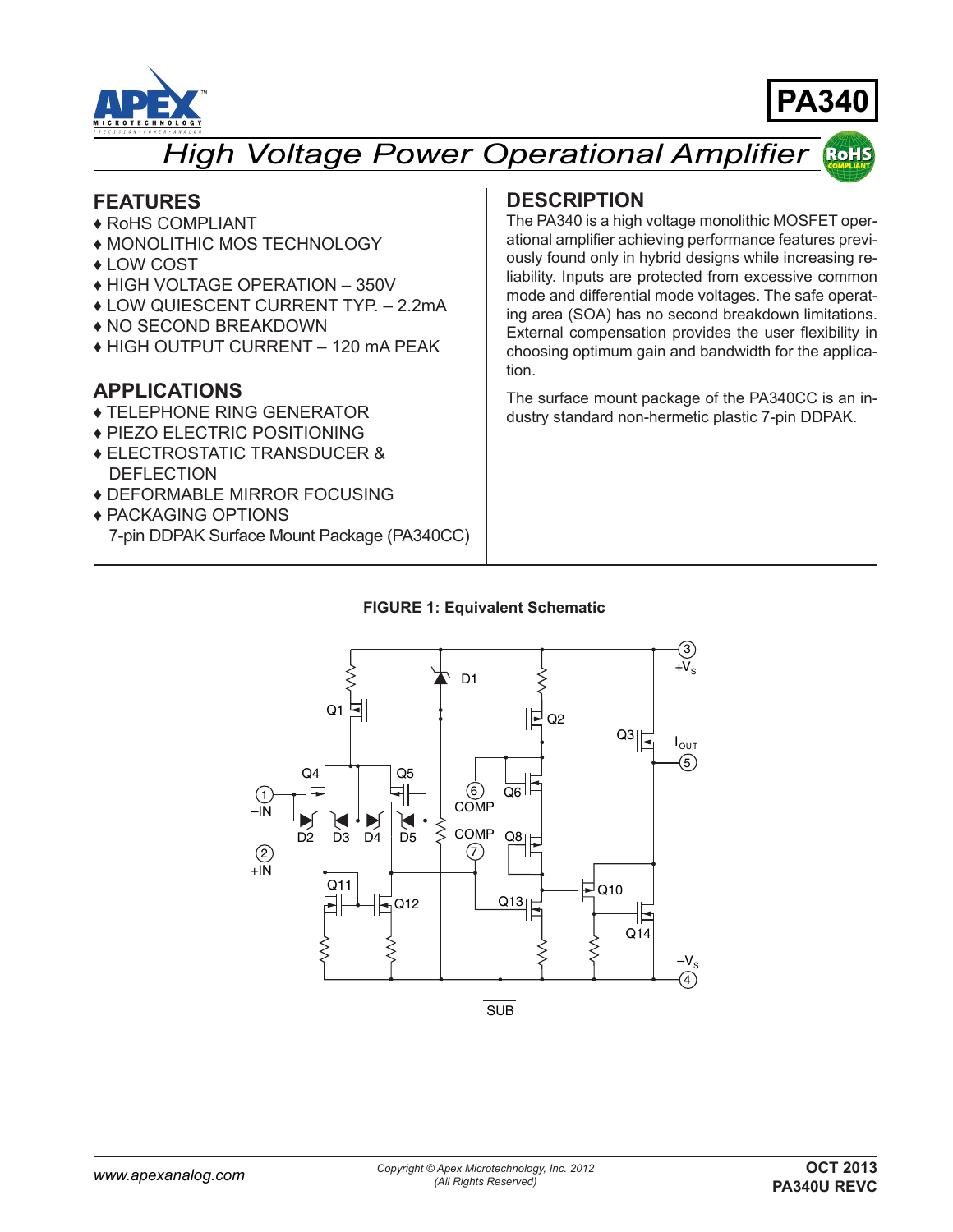

High voltage considerations should be taken when designing board layouts for the PA340. The PA340 may require a derate in supply voltage depending on the spacing used for board layout. The 14-mil minimum spacing of the 7-pin DDPAK is adequate to standoff the 350V rating of the PA340. However, a supply voltage derate to 250V is required if the spacing of circuit board artwork is less than 11 mils.

The metal tab of the PA340CC package is directly tied to -Vs.

# **TYPICAL APPLICATION**





**DDPAK PKG. STYLE CC**

For  $\textsf{C}_\textsf{c}$  values, see graph on page 4. Note:  $\texttt{C}_{_{\texttt{C}}}$  must be rated for full supply voltage.

### **FIGURE 2. External Connections.**

#### **Ref: APPLICATION NOTE 20: "Bridge Mode Operation of Power Amplifiers"**

Two PA340 amplifiers operated as a bridge driver for a piezo transducer provides a low cost 660 volt total drive capability. The  $R_N C_N$  network serves to raise the apparent gain of A2 at high frequencies. If  $R_N$  is set equal to R the amplifiers can be compensated identically and will have matching bandwidths.



**FIGURE 3. Low Cost 660V<sub>p-p</sub> Piezo Driver**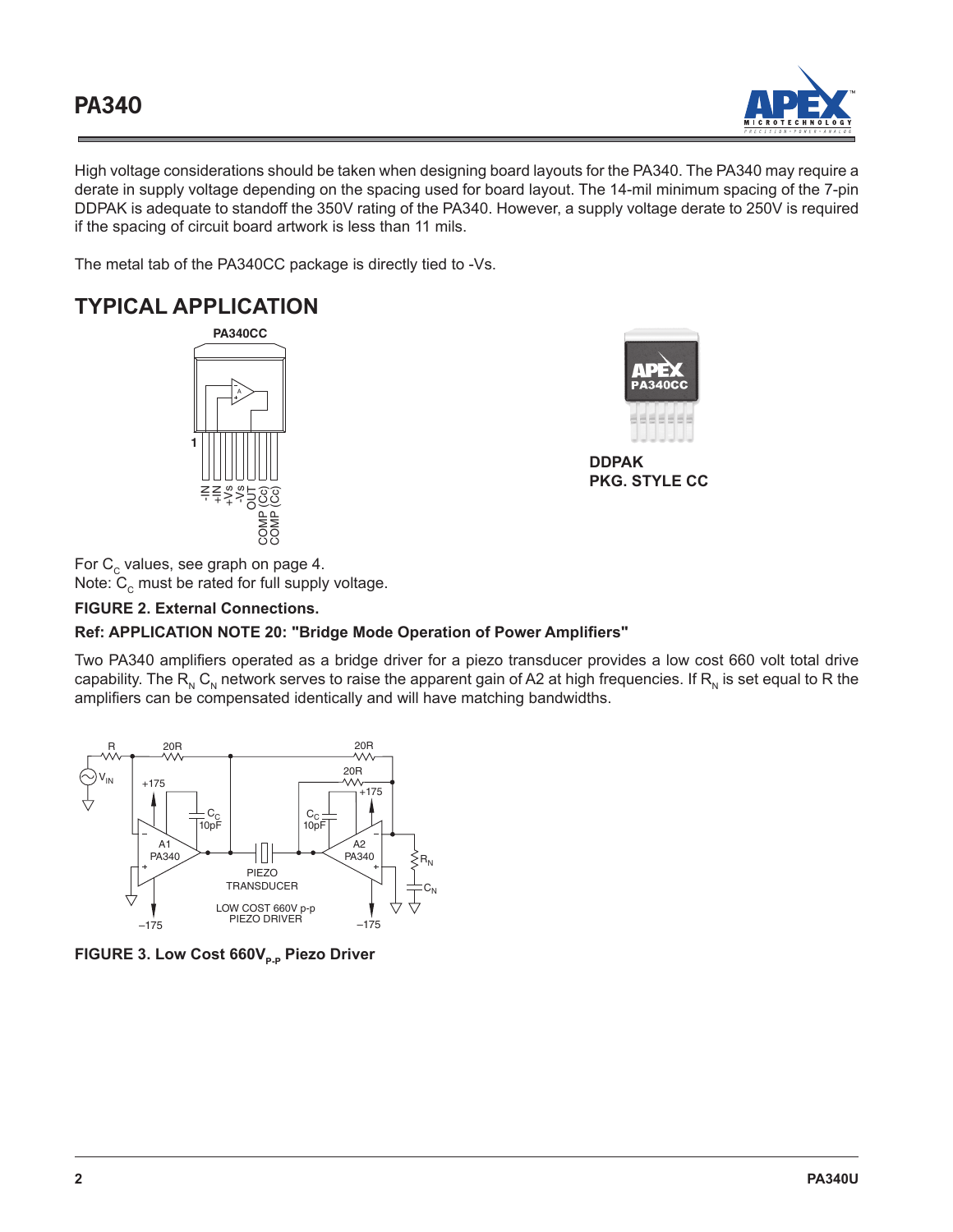

## **1. CHARACTERISTICS AND SPECIFICATIONS**

## **ABSOLUTE MAXIMUM RATINGS**

| <b>Parameter</b>                                   | Symbol | Min          | <b>Max</b>   | <b>Units</b> |
|----------------------------------------------------|--------|--------------|--------------|--------------|
| SUPPLY VOLTAGE, $+V_s$ to $-V_s$                   |        |              | 350          | V            |
| OUTPUT CURRENT, continuous within SOA              |        |              | 60           | mA           |
| OUTPUT CURRENT, peak<br>(Note 3)                   |        |              | 120          | mA           |
| POWER DISSIPATION, continuous $@T_c = 25^{\circ}C$ |        |              | 14           | W            |
| INPUT VOLTAGE, differential                        |        | $-16$        | $+16$        |              |
| INPUT VOLTAGE, common mode                         |        | $-V_{\rm s}$ | $+V_{\rm c}$ |              |
| TEMPERATURE, pin solder - 10 sec                   |        |              | 220          | $^{\circ}C$  |
| TEMPERATURE, junction<br>(Note 2)                  |        |              | 150          | $^{\circ}C$  |
| TEMPERATURE, storage                               |        | -65          | 150          | $^{\circ}C$  |
| TEMPERATURE RANGE, powered (case)                  |        | -40          | 125          | $^{\circ}C$  |

# **SPECIFICATIONS (PER AMPLIFIER)**

| <b>Parameter</b>                            | <b>Test Conditions (Note 1)</b>     | Min         | <b>Typ</b> | <b>Max</b> | <b>Units</b> |
|---------------------------------------------|-------------------------------------|-------------|------------|------------|--------------|
| <b>INPUT</b>                                |                                     |             |            |            |              |
| OFFSET VOLTAGE, initial                     |                                     |             | 12         | 40         | mV           |
| OFFSET VOLTAGE, vs. temperature<br>(Note 3) | 25°C to 85°C                        |             | 17         | 250        | µV/°C        |
| OFFSET VOLTAGE, vs. temperature<br>(Note 3) | -25 $^{\circ}$ C to 25 $^{\circ}$ C |             | 18         | 500        | µV/°C        |
| OFFSET VOLTAGE, vs. supply                  |                                     |             | 4.5        |            | µV/V         |
| OFFSET VOLTAGE, vs. time                    |                                     |             | 80         |            | µV/kh        |
| <b>BIAS CURRENT, initial</b>                |                                     |             | 50         | 200        | pA           |
| BIAS CURRENT, vs. supply                    |                                     |             | 2          |            | pA/V         |
| OFFSET CURRENT, initial                     |                                     |             | 50         | 200        | pA           |
| INPUT IMPEDANCE, DC                         |                                     |             | $10^{11}$  |            | Ω            |
| <b>INPUT CAPACITANCE</b>                    |                                     |             | 3          |            | pF           |
| COMMON MODE, voltage range                  |                                     | $+V_s - 12$ |            |            | $\vee$       |
| COMMON MODE, voltage range                  |                                     | $-V_s + 12$ |            |            | $\vee$       |
| COMMON MODE REJECTION, DC                   | $V_{CM}$ = ±90VDC                   | 84          | 115        |            | dB           |
| NOISE, broad band                           | 10kHz BW, $R_s = 1K\Omega$          |             | 337        |            | µV RMS       |
| <b>GAIN</b>                                 |                                     |             |            |            |              |
| OPEN LOOP at 15Hz                           | $R_i = 5K\Omega$                    | 90          | 103        |            | dB           |
| <b>GAIN BANDWIDTH PRODUCT</b>               | @1MHz                               |             | 10         |            | <b>MHz</b>   |
| POWER BANDWIDTH                             | 280V p-p                            |             | 35         |            | kHz          |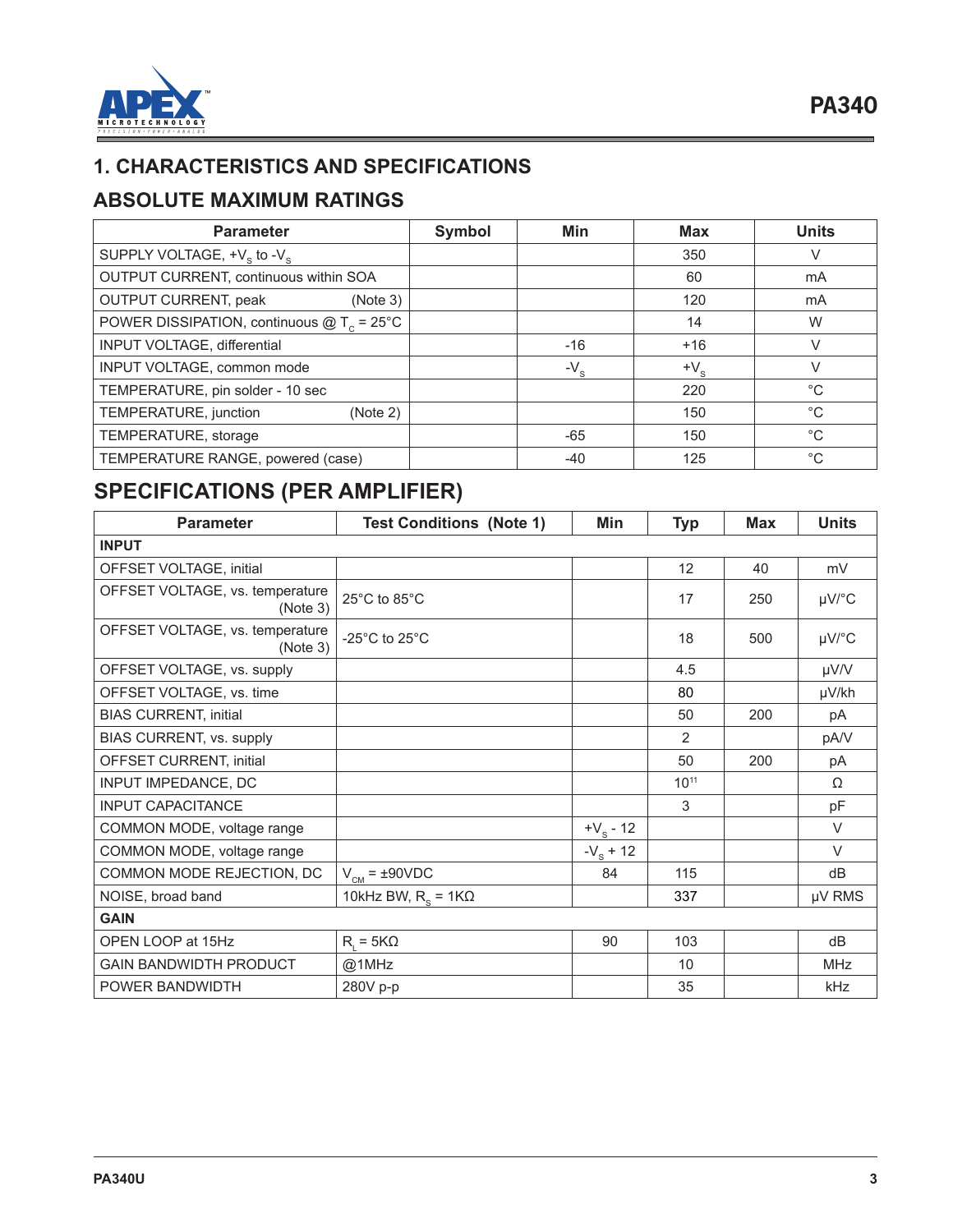

| <b>Parameter</b>                        | <b>Test Conditions (Note 1)</b> | Min                  | <b>Typ</b>           | Max   | <b>Units</b>      |
|-----------------------------------------|---------------------------------|----------------------|----------------------|-------|-------------------|
| <b>OUTPUT</b>                           |                                 |                      |                      |       |                   |
| <b>VOLTAGE SWING</b>                    | $I_0$ = 40mA                    | $\pm V_{\rm c}$ ∓ 12 | $\pm V_{\rm c}$ ∓ 10 |       | $\vee$            |
| CURRENT, peak<br>(Note 3)               |                                 | 120                  |                      |       | mA                |
| <b>CURRENT, continuous</b>              |                                 | 60                   |                      |       | mA                |
| SETTLING TIME to 0.1%                   | 10V step, $A_v = -10$           |                      | 2                    |       | μs                |
| <b>SLEW RATE</b>                        | $C_c = 4.7pF$                   |                      | 32                   |       | $V/\mu S$         |
| RESISTANCE, 10mA<br>(Note 4)            | $R_{CL} = 0\Omega$              |                      | 91                   |       | Ω                 |
| RESISTANCE, 40mA<br>(Note 4)            | $R_{CL} = 0\Omega$              |                      | 65                   |       | Ω                 |
| <b>POWER SUPPLY</b>                     |                                 |                      |                      |       |                   |
| <b>VOLTAGE</b>                          |                                 | ±10                  | ±150                 | ±175  | $\vee$            |
| CURRENT, quiescent                      |                                 |                      | 2.2                  | 2.5   | mA                |
| <b>THERMAL</b>                          |                                 |                      |                      |       |                   |
| RESISTANCE, AC junction to case         | $F > 60$ Hz                     |                      | 5.9                  | 6.85  | $\degree$ C/W     |
| RESISTANCE, DC junction to case         | $F < 60$ Hz                     |                      | 7.7                  | 8.9   | $\degree$ C/W     |
| RESISTANCE, junction to air<br>(Note 5) | Full temperature range          |                      | 27                   |       | $\degree$ C/W     |
| TEMPERATURE RANGE, case                 | Meets full range specifications | $-25$                | 25                   | $+85$ | $^{\circ}{\rm C}$ |

NOTES:

- 1. Unless otherwise noted  $T_c = 25^{\circ}$ C, C<sub>c</sub> = 6.8pF. DC input specifications are ± value given. Power supply voltage is typical rating.
- 2. Long term operation at the maximum junction temperature will result in reduced product life. Derate internal power dissipation to achieve high MTTF. For guidance, refer to heatsink data sheet.
- 3. Guaranteed but not tested.
- 4. Since the PA340 has no current limit, load impedance must be large enough to limit output current to 120mA.
- 5. Heat tab attached to 3/32" FR-4 board with 2oz. copper. Topside copper area (heat tab directly attached) = 1000 sq. mm, backside copper area = 2500 sq. mm, board area = 2500 sq. mm.

**CAUTION** The PA340 is constructed from MOSFET transistors. ESD handling procedures must be observed.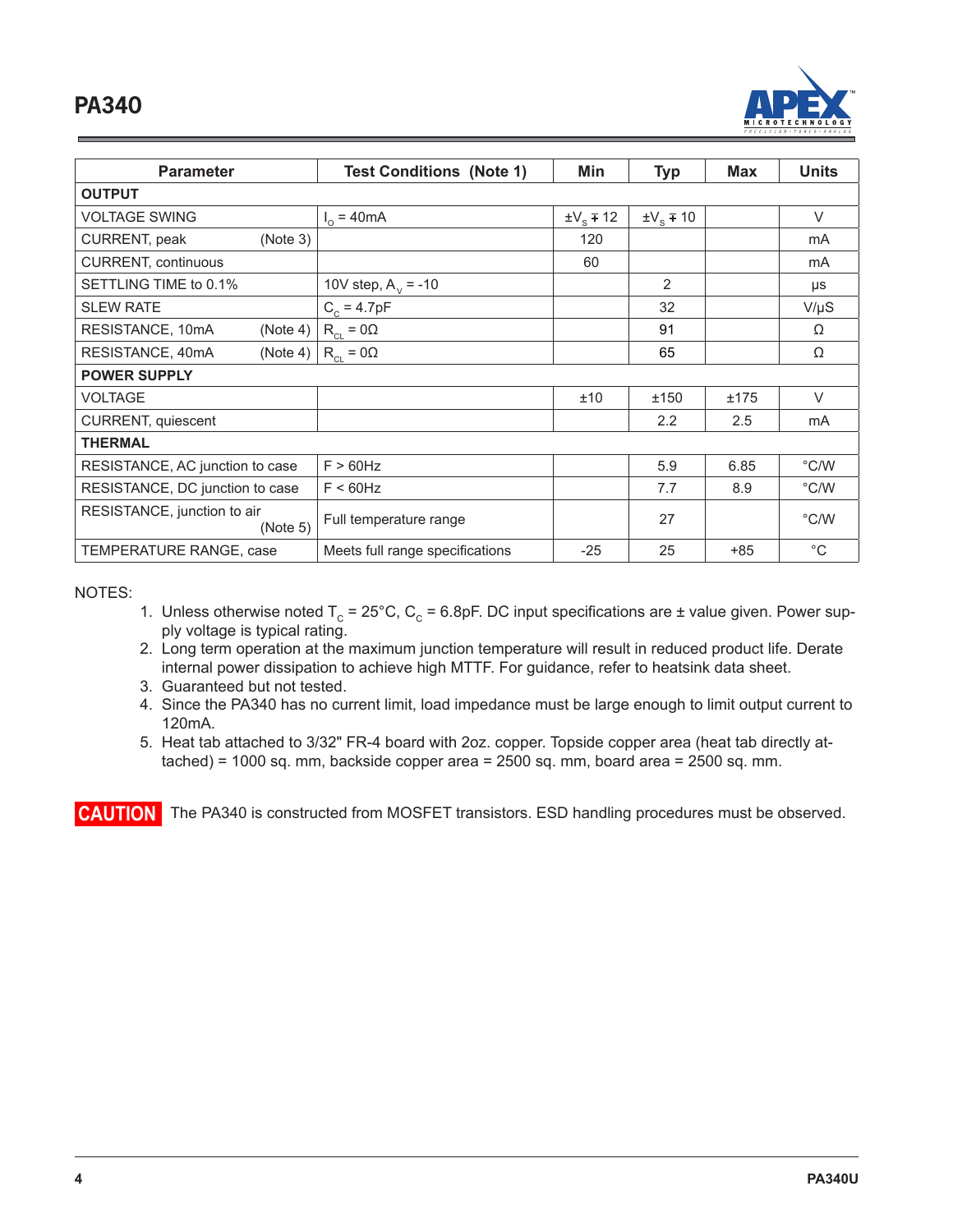

## **2. TYPICAL PERFORMANCE GRAPHS**





FREQUENCY, F (Hz)

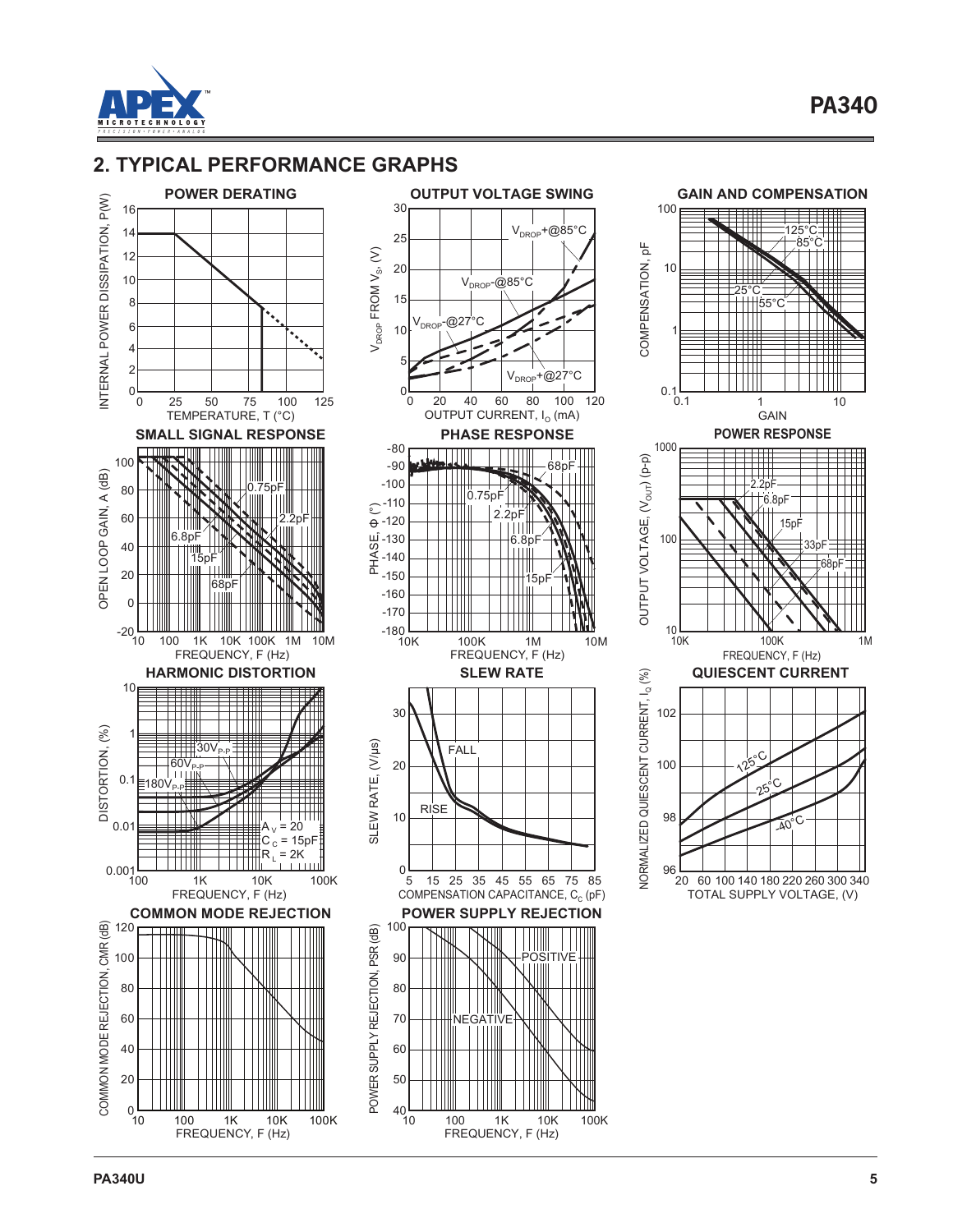

## **3. APPLICATION INFORMATION**

Please read Application Note 1 "General Operating Considerations" which covers stability, power supplies, heat sinking, mounting, current limit, SOA interpretation, and specification interpretation. Visit www.apexanalog.com for design tools that help automate tasks such as calculations for stability, internal power dissipation, current limit, heat sink selection, Apex Microtechnology's complete Application Notes library, Technical Seminar Workbook and Evaluation Kits.

## **3.1 PHASE COMPENSATION**

Open loop gain and phase shift both increase with increasing temperature. The PHASE COMPENSATION typical graph shows closed loop gain and phase compensation capacitor value relationships for four case temperatures. The curves are based on achieving a phase margin of  $50^\circ$ . Calculate the highest case temperature for the application (maximum ambient temperature and highest internal power dissipation) before choosing the compensation. Keep in mind that when working with small values of compensation, parasitics may play a large role in performance of the finished circuit. The compensation capacitor must be rated for at least the total voltage applied to the amplifier and should be a temperature stable type such as NPO or COG.

## **3.2 OTHER STABILITY CONCERNS**

There are two important concepts about closed loop gain when choosing compensation. They stem from the fact that while "gain" is the most commonly used term, β (the feedback factor) is really what counts when designing for stability.

- 1. Gain must be calculated as a non-inverting circuit (equal input and feedback resistors can provide a signal gain of -1, but for calculating offset errors, noise, and stability, this is a gain of 2).
- 2. Including a feedback capacitor changes the feedback factor or gain of the circuit. Consider  $R_{_{IN}}$ = 4.7k,  $R_{_{f}}$  = 47k for a gain of 11. Compensation of 4.7 to 6.8pF would be reasonable. Adding 33pF parallel to the 47K rolls off the circuit at 103kHz, and at 2MHz has reduced gain from 11 to roughly 1.5 and the circuit is likely to oscillate.

As a general rule the DC summing junction impedance (parallel combination of the feedback resistor and all input resistors) should be limited to 5K ohms or less. The amplifier input capacitance of about 6pF, plus capacitance of connecting traces or wires and (if used) a socket will cause undesirable circuit performance and even oscillation if these resistances are too high. In circuits requiring high resistances, measure or estimate the total sum point capacitance, multiply by  ${\sf R}_{_\mathsf{IN}}$ / ${\sf R}_r$ , and parallel  ${\sf R}_\mathsf{f}$  with this value. Capacitors included for this purpose are usually in the single digit pF range. This technique results in equal feedback factor calculations for AC and DC cases. It does not produce a roll off, but merely keeps β constant over a wide frequency range. Paragraph 6 of Application Note 19 details suitable stability tests for the finished circuit.

## **3.3 SAFE OPERATING AREA**

The MOSFET output stage of the PA340 is not limited by second breakdown considerations as in bipolar output stages. However there are still three distinct limitations:

- 1. Voltage withstand capability of the transistors.
- 2. Current handling capability of the die metallization.
- 3. Temperature of the output MOSFETS.

These limitations can be seen in the SOA (see Safe Operating Area graphs). Note that each pulse capability line shows a constant power level (unlike second breakdown limitations where power varies with voltage stress). These lines are shown for a case temperature of 25°C. Pulse stress levels for other case temperatures can be calculated in the same manner as DC power levels at different temperatures. The output stage is protected against transient flyback by the parasitic diodes of the output stage MOSFET structure. However, for protection against sustained high energy flyback external fastrecovery diodes must be used.